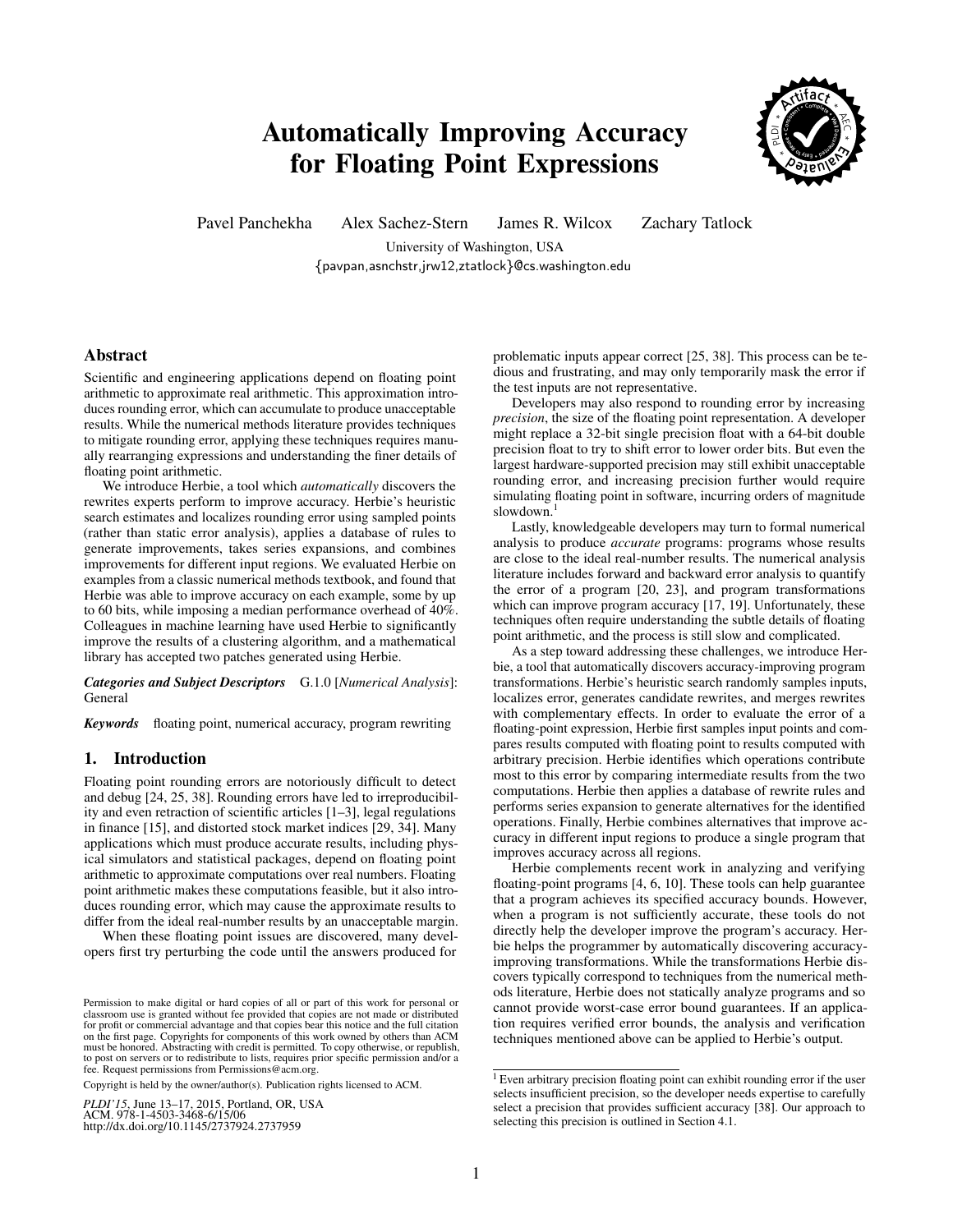We evaluate Herbie on examples drawn from a classic numerical methods textbook [\[19\]](#page-10-9) and consider its broader applicability to floating point expressions extracted from a mathematical library as well as formulas from recent scientific articles. Our results demonstrate that Herbie can effectively discover transformations that substantially improve accuracy (recovering up to 60 bits lost to rounding error) while imposing a median overhead of 40%. Furthermore, Herbie has already been applied by colleagues in machine learning who were able to significantly improve the results of a clustering algorithm. Authors of a mathematical library, Math.js, have accepted two patches generated using Herbie, which improved the accuracy of several complex number routines.

This paper contributes Herbie, a tool for automatically improving the accuracy of floating point expressions. Herbie provides the following subsystems:

- A method to evaluate the average accuracy of a floating-point expression (Section [4.1\)](#page-3-0).
- A technique for localizing the source of rounding error (Section [4.3\)](#page-4-0).
- An algorithm to flexibly apply sequences of rewrites and simplify the results (Sections [4.4](#page-4-1) and [4.5\)](#page-4-2).
- A Laurent series expander which supports transcendental and non-analytic functions (Section [4.6\)](#page-5-0).
- An approach to inferring regimes where the error behavior of a program differs (Section [4.8\)](#page-5-1).

Herbie and its subsystems also provide a foundation for others to build upon when exploring floating point accuracy issues. We have published the full Herbie implementation.<sup>[2](#page-1-0)</sup>

The rest of the paper describes Herbie in detail. Section [2](#page-1-1) provides a brief background on floating point arithmetic. Section [3](#page-2-0) illustrates Herbie on a representative example. Section [4](#page-3-1) details Herbie's subsystems and describes their role in Herbie's heuristic search for accuracy-improving program transformations. Section [5](#page-6-0) illustrates Herbie's effectiveness at correcting real-world floating point inaccuracies. Section [6](#page-6-1) evaluates Herbie's effectiveness by considering a suite of textbook rounding error problems, as well as a larger corpus of real-world floating point expressions. Section [7](#page-9-5) surveys the most closely related work, and Section [8](#page-9-6) considers future directions for Herbie.

# <span id="page-1-1"></span>2. Floating Point Background

Floating point numbers are a bounded-size approximation of the set of real numbers. Each floating point number represents a real number of the form

$$
\pm (1+m)2^e,
$$

where  $m$ , the *significand* (also called the mantissa), is a  $k$ -bit number in  $[0, 1)$ , and *e*, the *exponent*, is an *l*-bit signed integer.<sup>[3](#page-1-2)</sup> Floating point numbers come in a variety of precisions; for example, IEEE 754 double-precision floats are represented by a sign bit, a 52 bit significand, and an 11 bit exponent, while single-precision floats are represented by a sign bit, a 23 bit significand, and an 8 bit exponent. Since their exponents are distributed uniformly, floating point values are distributed roughly exponentially, allowing very large and very small values to be represented.

Floating point operations use a *rounding mode*,<sup>[4](#page-1-3)</sup> a function to convert real numbers to floating-point numbers. Let  $F(r)$  denote the rounded floating point value of real number r and  $R(f)$  denote the real number represented by the floating point value  $f$ . The rounding mode must guarantee that  $F(R(x)) = x$  and also that  $R(F(x))$  is one of the two closest floating point values to  $x$ .

## 2.1 Error of Floating-Point Functions

Since a floating point value can only exactly represent a real number of the form  $\pm (1 + m)2^e$ , the conversion F must introduce error for some inputs. For real numbers neither too large nor too small (that is, whose logarithm in base 2 is between  $-2^{l-1} + 2$  and  $2^{l-1} - 1$ ), this error is only due to insufficient precision in the significand. Thus, the error is approximately  $2^{-k}$  times smaller than the output itself. For example, the rounding error for reals near one quadrillion is approximately 0.125 in double precision. We write  $F(x) = x + x\epsilon$ , where  $\epsilon$  is the floating point conversion error<sup>[5](#page-1-4)</sup> and is of absolute value less than  $2^{-k}$ , and where applications of F to different inputs will result in different errors  $\epsilon$ .

Primitive arithmetic operators on floating point numbers such as addition and multiplication are guaranteed to produce accurately rounded results. For example, the floating point sum  $x+y$  of floating point values  $x$  and  $y$  is guaranteed to be equal to the real-number sum of x and y, rounded:  $F(R(x) + R(y))$ . The addition  $x + y$  of two floating point values x and y thus has real value  $x + y + (x + y)\epsilon$ .

Operators such as exponentiation and trigonometric functions are usually not computed in hardware and must be implemented by libraries.<sup>[6](#page-1-5)</sup> Due to the table maker's dilemma [\[27\]](#page-10-10), these more complicated functions cannot provide similar accuracy. Instead, the implementation of a mathematical function  $f(x_1, x_2, \dots)$  typically guarantees that its result is among the  $2u$  closest floating point values to the exact result  $F(f(R(x_1), R(x_2), \dots))$  (within u ulps). For example,  $\exp(x)$ , for a floating point value x, will have value  $e^x + u e^x \hat{\epsilon}$ . Typically, u is less than 8, guaranteeing that all but the two or three least-significant bits are correct.

Since the  $\epsilon$  is small, individual operations are accurate. However, combining these individual operations might still produce inaccurate programs, because floating-point error is not compositional.

## 2.2 Non-compositional Error

Though individual floating-point operations are accurate, formulas that combine these operations can still be inaccurate. For example, consider the expression  $(x + 1) - x = 1$ . The addition introduces error  $\epsilon_1$  and produces  $x + 1 + (x + 1)\epsilon_1$ . The subtraction then introduces  $\epsilon_2$  and produces

$$
1+(x+1)\epsilon_1+\epsilon_2+(x+1)\epsilon_1\epsilon_2.
$$

The  $\epsilon_2$  term is small compared to the true value 1, but  $(x + 1)\epsilon_1$ (and, for very large x, even  $(x + 1)\epsilon_1 \epsilon_2$ ) may be large if x is large. Thus, for large values of  $x$ , this expression may have large error: the expression may incorrectly evaluate to 0, or to some large quantity (depending on the rounding mode). So even though all intermediate computations are accurate, the whole expression is inaccurate. Situations where large values are subtracted to produce a small value occur in real-world formulas, such as the quadratic formula (see Section [3\)](#page-2-0); such "catastrophic cancellation" can cause large rounding error.

<span id="page-1-0"></span> $^2$  At <http://herbie.uwplse.org>  $\,$ 

<span id="page-1-2"></span><sup>&</sup>lt;sup>3</sup> IEEE 754 floating point also represents a few special values: positive and negative *infinity*, positive and negative *zero*, *not-a-number* error values, and *subnormal* numbers of form  $\pm m2^{-(2^{(l-1)}-1)}$ .

<span id="page-1-3"></span><sup>4</sup> Applications can choose between either rounding up, down, or toward zero; or rounding to the mathematically closest value, with ties breaking either toward the value with a zero least significant bit, or away from zero.

<span id="page-1-4"></span> $5\epsilon$  is often called "machine epsilon", though it is due to the floating-point representation and precision, not to specifics of the hardware.

<span id="page-1-5"></span><sup>6</sup> The x87 implements these functions in hardware; SSE and NEON do not.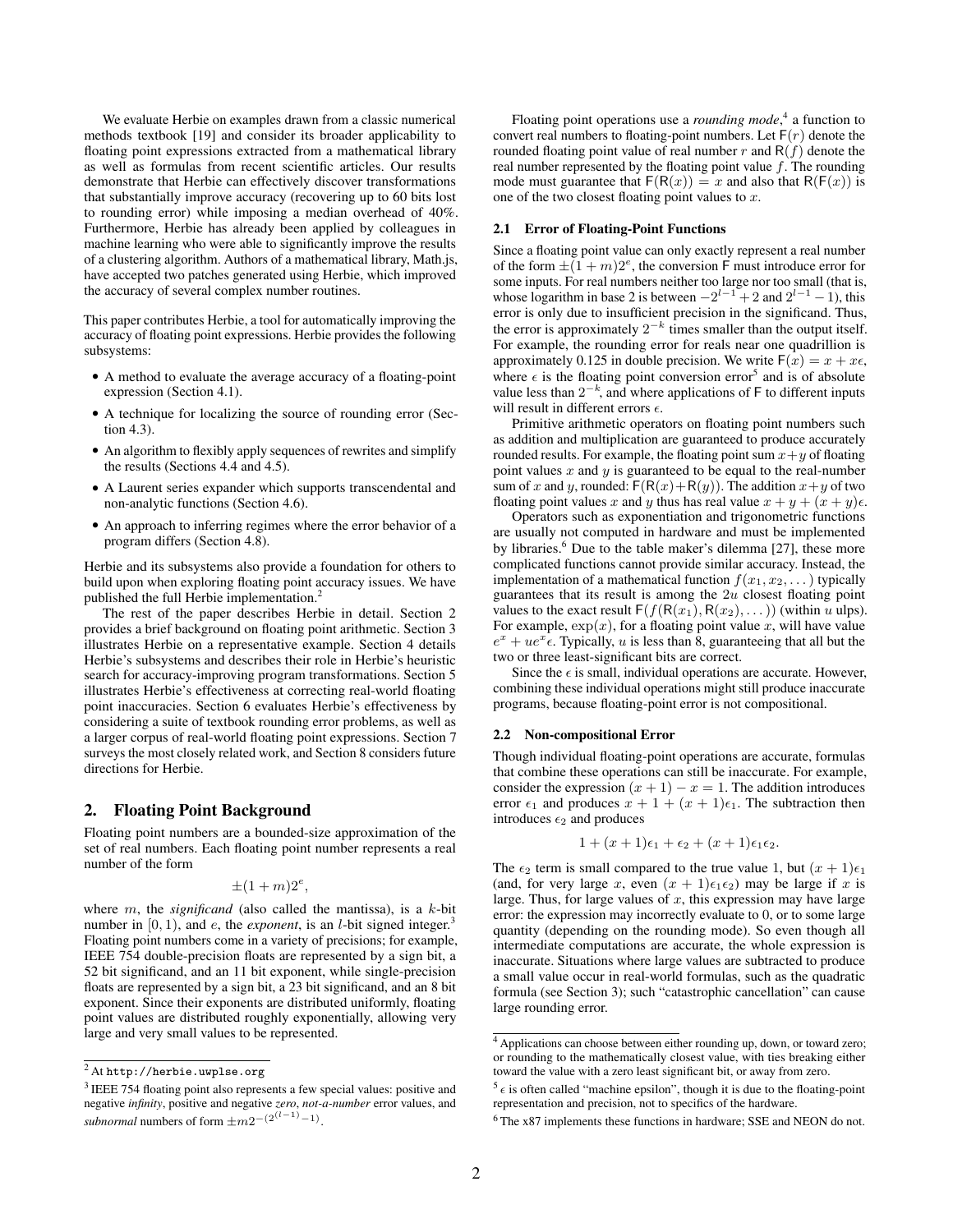

<span id="page-2-1"></span>Figure 1. Herbie's process for improving program accuracy.

For  $-1 < x < 1$ , this expression exhibits little error, but as  $x$  grows larger, the error grows as well. In general, complicated expressions often exhibit multiple input regions with distinctly different error behavior. We call this phenomenon *non-uniform error*, and have found that handling it is an essential part of improving the accuracy of floating-point programs.

#### 2.3 Rearrangement

To correct inaccurate formulas, programmers must rearrange their computations to avoid rounding error. These rearrangements are often based on identities of real-number arithmetic. For example, to avoid catastrophic cancellation in  $(1+x)-x$ , one could reassociate into  $1 + (x - x)$ , which simplifies to 1 and is exactly accurate. Note that many real-number identities, including associativity, are *false* for floating-point arithmetic, which is why they change the floatingpoint results and thus have the potential to improve accuracy.

The necessary rewrites can be unintuitive. Richard Ham-The necessary rewrites can be unintuitive. Kichard Hamming [\[19\]](#page-10-9) provides the example of computing  $\sqrt{x+1} - \sqrt{x}$ . The naive translation to floating point is inaccurate for large positive numbers due to catastrophic cancellation. Hamming's solution the numbers due to call the cancellation. Hamiling s solution<br>involves rearranging this expression into  $1/(\sqrt{x+1} + \sqrt{x})$  using the difference-of-squares identity. Herbie's heuristic search is well suited to finding such rearrangements.

## <span id="page-2-0"></span>3. Overview

Consider the familiar quadratic formula:

<span id="page-2-2"></span>
$$
\frac{-b - \sqrt{b^2 - 4ac}}{2a} \tag{1}
$$

This form, found in high-school algebra textbooks, is inaccurate for negative b and large positive b when translated naively to a floating point computation. This expression is prone to two types of rounding error: for negative √ b, *cancellation* between −b and  $\overline{b^2 - 4ac}$ ; and for large positive *b*, *overflow* in computing  $b^2$ . (Other types of error may also occur, but we focus on these two errors in this example, as these are the two largest sources of error in this expression.) Herbie can automatically produce a more accurate version using all of Herbie's major subsystems (see Figure [1\)](#page-2-1).

To begin, Herbie must determine that the expression [\(1\)](#page-2-2) in fact has the floating point inaccuracies described. To do this, Herbie chooses 256 inputs at random and compares the answers produced by [\(1\)](#page-2-2) in floating-point and arbitrary-precision mode (see Section [4.1\)](#page-3-0). The arbitrary-precision evaluation produces an exact answer, so the difference between the two is caused by rounding error. Having evaluated the error, Herbie can now proceed to avoid it by modifying the program.

For negative *b*, the error is caused by cancellation at the outer subtraction in the numerator  $(-b - \sqrt{b^2 - 4ac})$ . For  $b^2$  much Subdiaction in the numerator  $(-\delta - \sqrt{\delta^2 - 4ac})$ . For  $\delta$  much larger than  $\alpha$  or c, the discriminant  $\sqrt{\delta^2 - 4ac}$  approximately equals Larger than *a* or *c*, the discriminant  $\sqrt{b^2}$ .<br> $\sqrt{b^2}$ . But for negative *b*,  $\sqrt{b^2} = -b$ , so

$$
(-b) - \sqrt{b^2 - 4ac} \approx (-b) - (-b),
$$

subtracting two large values to compute a small result and causing catastrophic cancellation.

To avoid this cancellation, Herbie must rewrite equation [\(1\)](#page-2-2) to avoid subtracting terms with nearby values. Herbie begins by *localizing* the error to the operation responsible for it (see Section [4.3\)](#page-4-0). Herbie does this by computing, for each operation, a *locally approximate* result, the result of applying the operation, as a floating-point operator, to exactly-computed arguments (see Section [4.1\)](#page-3-0). The error of the locally-approximate result measures the extent to which that operation contributes to the error of the program as a whole. In the case of equation [\(1\)](#page-2-2), localization identifies the subtraction of  $-b$ the case of equation (1), localization identified<br>and  $\sqrt{b^2 - 4ac}$  as the main source of error.

Once a source of error has been identified, Herbie attempts to eliminate this error by rewriting the operation which causes it. Herbie does this by applying a database of rewrite rules, each describing basic arithmetic facts. Each rule which matches at the problematic operation is applied to produce a rewritten program; if a rule's top-level pattern matches, but subpatterns do not, Herbie also attempts to rewrite the expression's children until those subpatterns match (Section [4.4\)](#page-4-1). By applying the rewrite rule  $x - y \rightarrow (x^2 - y)$  $y^2$ / $(x + y)$  to the problematic subtraction found by localization, Herbie produces

<span id="page-2-3"></span>
$$
\frac{(-b)^2 - (\sqrt{b^2 - 4ac})^2}{(-b) + \sqrt{b^2 - 4ac}} / 2a
$$
 (2)

Other applicable rewrite rules produce ten other rewritten programs. So far, none of these rewrites significantly improve accuracy. However, the program in [\(2\)](#page-2-3) can be simplified to produce a program that avoids the catastrophic cancellation by algebraically cancelling the two  $b^2$  terms.

Herbie uses a specialized simplification pass to cancel these terms (Section [4.5\)](#page-4-2). Simplification discovers a sequence of five rewrite rules which transform the program in [\(2\)](#page-2-3) into

<span id="page-2-4"></span>
$$
\frac{4ac}{(-b) + \sqrt{b^2 - 4ac}}/2a\tag{3}
$$

Herbie only simplifies the children of a rewritten node, and so does not further simplify this expression.

For negative  $b$ , the program in  $(3)$  is much more accurate than the original  $(1)$ . However, for positive  $b$ , it is less accurate than the original, due to cancellation at the addition in the denominator. Herbie notes that programs [\(1\)](#page-2-2) and [\(3\)](#page-2-4) are each more accurate on some points than the other, and keeps both as alternatives for further consideration. Eventually, Herbie will have to combine both candidates into a single program that is accurate for both positive and negative b.

Before this combination takes place, Herbie also attempts to fix the inaccuracy of both  $(1)$  and  $(3)$  for large positive b. When b is positive and greater than approximately  $10^{127}$ ,  $b^2$  overflows, resulting in floating-point infinity. This causes the entire expression [\(1\)](#page-2-2) to evaluate to infinity, even though its actual value is finite. To avoid the problems caused by overflow, a series expansion in  $b$  about inthe problems caused by overnow, a series expansion in *b* about infinity can be used. Using the approximation  $\sqrt{1+x} \approx 1 + \frac{1}{2}x$ , the numerator of [\(1\)](#page-2-2) can be rewritten as

<span id="page-2-5"></span>
$$
\frac{-b\sqrt{1-\frac{4ac}{b^2}}-b}{2a} \approx \frac{-b(1-\frac{2ac}{b^2})-b}{2a} = -\frac{b}{a} + \frac{c}{b}
$$
 (4)

Herbie uses series expansion based on symbolic evaluation (Section [4.6\)](#page-5-0) to compute this approximate form, which is more accurate than either  $(1)$  or  $(3)$  for large positive b.

Herbie has now discovered three separate candidates, each of which is accurate on certain inputs: candidate  $(3)$  for negative  $b$ , candidate [\(4\)](#page-2-5) for large positive  $b$ , and candidate [\(1\)](#page-2-2) for all others. To produce an accurate output program, Herbie's regime inference algorithm (Section [4.8\)](#page-5-1) combines the three candidates by inferring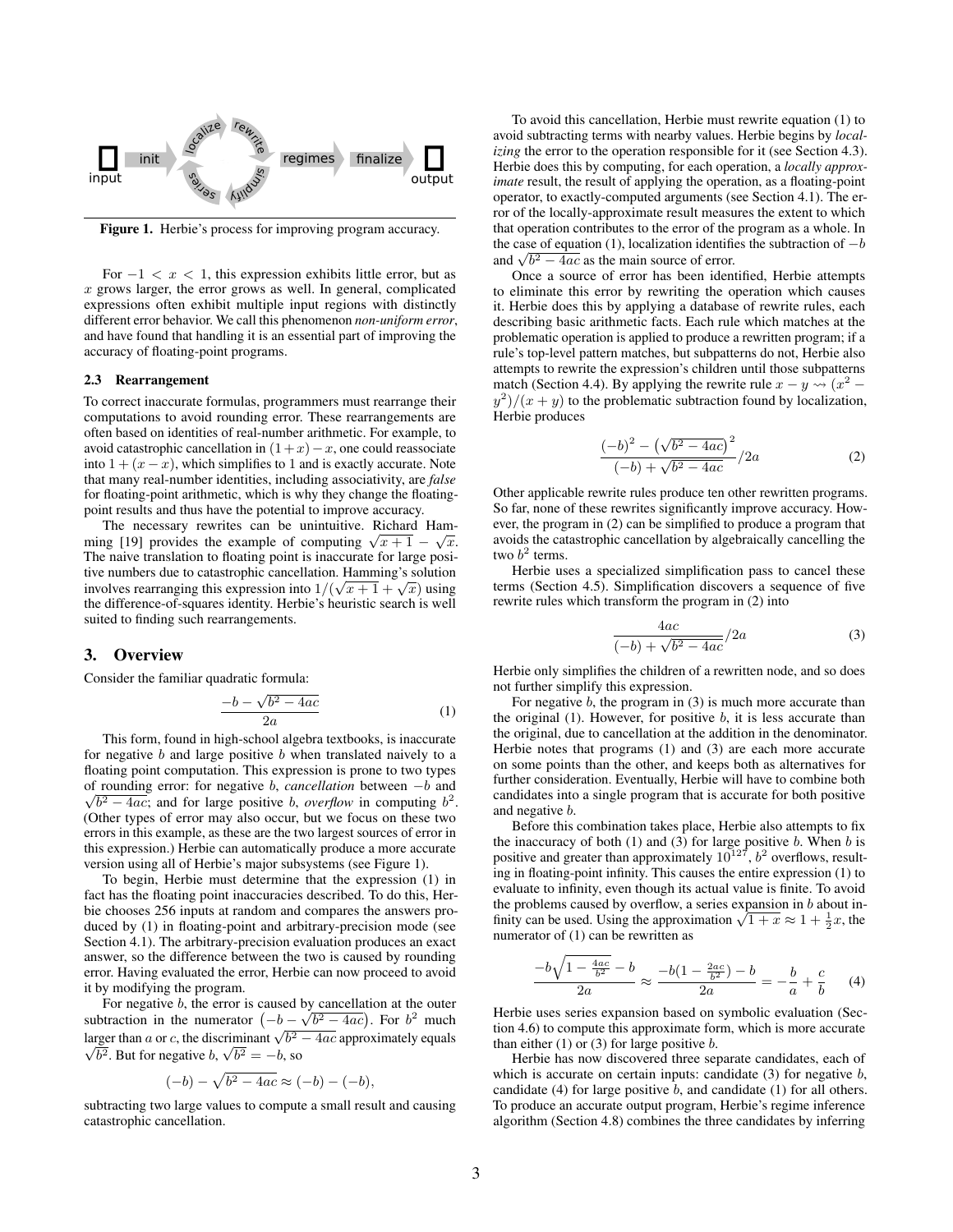an if statement to select between them based on the value of b. The final program produced by Herbie is

$$
\begin{cases} \frac{4ac}{-b+\sqrt{b^2-4ac}}/2a & \text{if } b < 0\\ (-b-\sqrt{b^2-4ac}) \frac{1}{2a} & \text{if } 0 \le b \le 10^{127} \\ -\frac{b}{a} + \frac{c}{b} & \text{if } 10^{127} < b \end{cases}
$$

This program is considerably more accurate than the original (see test case quadm in Section [6\)](#page-6-1). The series expansion for large positive b makes it more accurate than the form described in common surveys and textbooks [\[17,](#page-10-8) [19\]](#page-10-9), which omit the  $10^{127} < b$  case.

In summary, Herbie localizes error to certain operations, applies rewrite rules at those operations, and simplifies the results; series expansion allows Herbie to handle inaccuracies for particularly large or small input values; and regime inference allows these techniques to work together by combining several candidate programs into one.

## <span id="page-3-1"></span>4. How Herbie Improves Accuracy

Herbie improves program accuracy through a heuristic search, using the accuracy of candidate programs to guide its search. Herbie's goal is to produce a program whose semantics, as a floating point program, matches, as closely as possible, the input program's semantics as a real-number formula.

## <span id="page-3-0"></span>4.1 Sampling Points

Herbie uses sampled input points to estimate the accuracy of candidate programs. These input points are sampled uniformly from the set of floating point bit patterns. That is, each sampled point is a combination of a random mantissa, exponent, and sign bit. By sampling exponents uniformly, Herbie generates both very small and very large input points, as well as inputs of normal size, allowing Herbie to improve programs which are inaccurate only for particularly large or small values.[7](#page-3-2) Herbie uses 256 random sample points to guide its search; we've found that this number of samples estimates program accuracy sufficiently well.

To evaluate the accuracy of a candidate program, Herbie also must know the output generated by the real-number semantics of the original program on the sampled input points. Herbie uses arbitrary precision floating point using GNU MPFR [\[16\]](#page-10-11) to approximate this output. Arbitrary precision floating point does not immediately banish inaccuracy and rounding error, because a working precision must still be selected. In contrast to arbitrary-precision integers, whose precision can be dynamically expanded as necessary, arbitrary-precision floating-point needs a fixed precision to be chosen. If the chosen precision is too small, the arbitrary-precision evaluation will suffer from rounding error, much like ordinary floating point.

Selecting the right precision is difficult, as accuracy does not improve smoothly with precision. For example, consider the program  $((1 + x^k) - 1)/x^k$  at  $x = \frac{1}{2}$ . Until k bits of precision are available, the computed answer is  $\vec{0}$ , even though the correct result is 1. Once  $k$  bits are available, the correct answer is computed exactly. A similar pattern occurs with many real-world programs. To avoid this problem, Herbie increases the working precision until the first 64 bits of the computed answer do not change for *any* sampled input point. We have found this method to select a sufficiently large working precision for arbitrary precision evaluation (see Section [6\)](#page-6-1), allowing us to compute the exact floating point result. As many as 2989 bits are required for computing the exact floating-point results for our test cases (see Section [6\)](#page-6-1).

Definition herbie-main(program) :  $points := sample-inputs(program)$ exacts := evaluate-exact(program, points) table := make-candidate-table(simplify(program)) repeat N times  $c$ andidate  $:=$  pick-candidate $(table)$ locations := sort-by-local-error(all-locations(candidate))  $locations.<sub>take</sub>(M)$  $rewritten := recursive-rewrite(candidate, locations)$  $new-candidates := simplify-each(rewritten)$ table.add(new-candidates)  $approximated := series-expanion(candidate, locations)$ table.add(approximated) return infer-regimes(table).as-program

Figure 2. Herbie chooses sample points and computes exact outputs, and enters the main loop. At each step of the loop, a candidate explored by focusing on expressions with local errors, rewriting those expressions, and simplifying the results. Extra candidates are generated by series expansion. After the loop is done, regime inference combines these candidates into a single program. In our evaluation, we used  $N = 3$  and  $M = 4$  (see Sections [6.1\)](#page-7-0).

Once sample points are chosen, and exact and floating-point answers are computed, some metric for error is necessary to compare the two. Absolute and relative error are natural mathematical measures, but both of these measures are ill-suited to measuring the error between floating-point values [\[38\]](#page-10-2). We follow STOKE [\[36\]](#page-10-12) in defining error as (the base-2 logarithm of) the number of floating-point values between the approximate and exact answers:

$$
\mathcal{E}(x, y) = \log_2 |\{ z \in \mathsf{FP} \mid \min(x, y) \leq z \leq \max(x, y) \}|
$$

Intuitively, this counts the number of most-significant bits that the approximate and exact result agree on.[8](#page-3-3) A program's error at a point is then the difference between the exactly computed floatingpoint prefix and the answer computed using floating point semantics. Programs are compared by their average bits of error over all valid inputs. This measure of error is invariant over the input space and avoids special handling for infinite and subnormal values. As a happy by-product, Herbie treats overflow and underflow identically to rounding error of any other kind, and can automatically prevent it.

#### 4.2 The Main Loop

Since the space of possible floating point programs is vast, Herbie does not try to synthesize an accurate program from scratch. Instead, Herbie applies a sequence of rewrite rules to its input, each of which may change the floating-point semantics. These rules are specified as input and output patterns; for example,  $x - y \leadsto (x^2 - y^2)/(x +$  $y$ ) is a rule, with x and y matching arbitrary subexpressions. Herbie contains 126 rules, including those for the commutativity, associativity, distributivity, and identity of basic arithmetic operators; fraction arithmetic; laws of squares, square roots, exponents, and logarithms; and some basic facts of trigonometry. Each of these rules is a basic fact of algebra, and incorporates no knowledge of numerical methods. We avoid rewrite rules that aren't true for realnumber formulas, so that Herbie does not waste time producing programs that compute expressions unrelated to the input program.[9](#page-3-4)

<span id="page-3-2"></span><sup>7</sup> This sampling is approximately exponential. Uniform distributions over the reals fail to capture the structure of floating-point values and prevent Herbie from improving any but the most trivial examples.

<span id="page-3-3"></span><sup>8</sup> Note that this can be as many as 64 bits (for double-precision values), even though the mantissa is only 53 bits long. This happens if the two values differ by orders of magnitude. For example, if a computation should return 0 but instead returns 1, it has approximately 62 bits of error.

<span id="page-3-4"></span><sup>9</sup> As discussed in Section [6,](#page-6-1) adding "unsound" rewrite rules would slow Herbie down, but would not impact its output.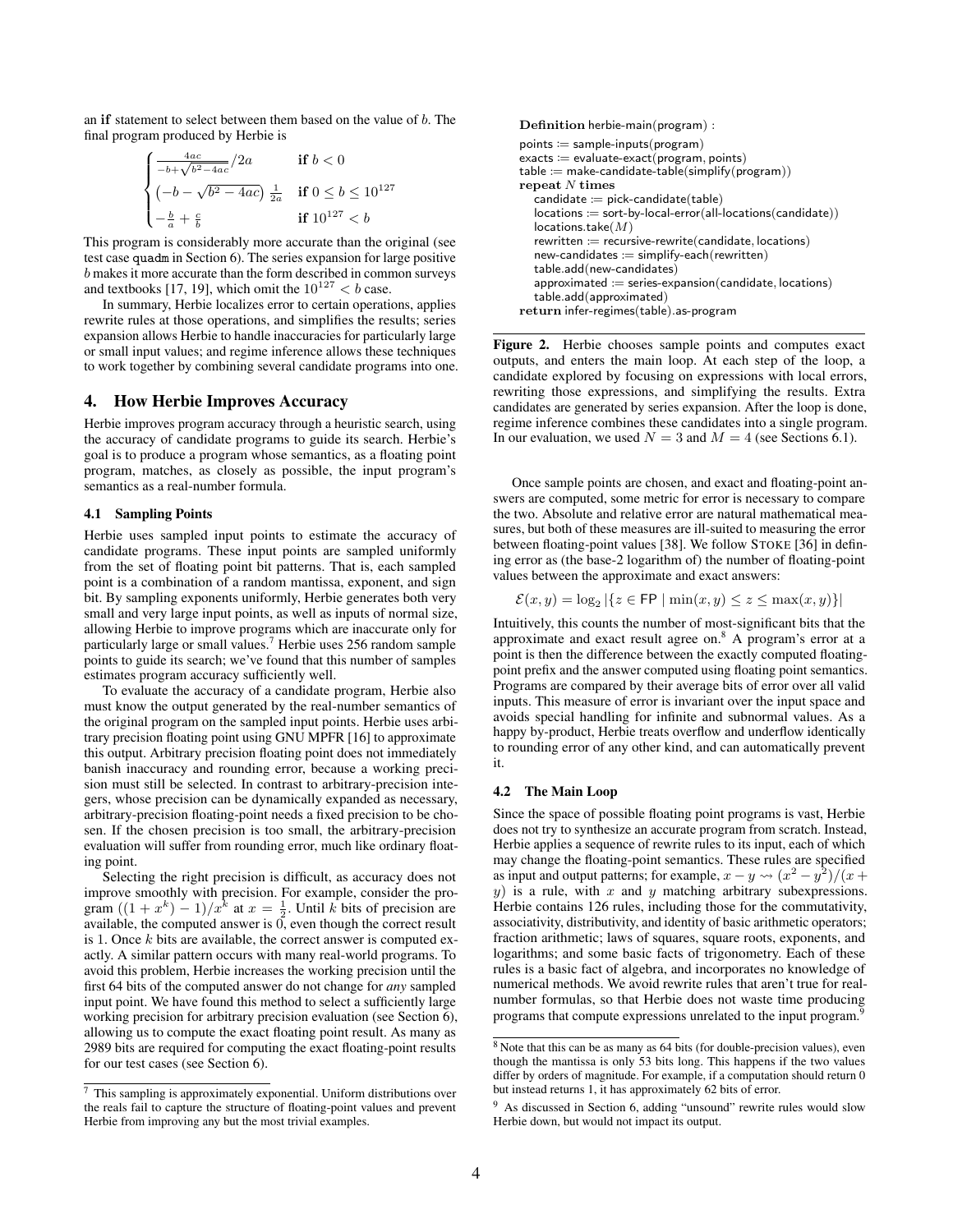```
Definition local-error(expr, points) :
for point \in points :
   args := evaluate-exact(expr.children)
   exact-ans := F(exp.cperation.appendy-exact(args))approx-ans := expr.openation.appendy-approx(F(args))\textbf{accumulate} \ \mathcal{E}(\textbf{exact-ans}, \textbf{approx-ans})
```
<span id="page-4-3"></span>Figure 3. To compute the local error of a subexpression, compute the exact value of its arguments, and evaluate its operator to its arguments both in floating point and exactly. The difference between these two values is the local error at that location.

Avoiding such rules was usually easy, but required some care to Avoiding such rules was usually easy, but required some care to avoid false "identities" such as  $\sqrt{x^2} = x$ , which is true only for positive x.

Herbie uses a greedy, hill-climbing search to apply this database of rules: it tracks a set of candidate programs, applies rules at various locations in these candidates, evaluates each resulting program, and repeats the process on the best candidates. However, a naive implementation of this process would spend too much time on useless rewrites, have difficulty finding rewrites that enable future useful rewrites, and would rarely be able to algebraically cancel terms. So Herbie uses specialized localization, rewriting, and simplification algorithms to prune the set of applicable rewrites, consider sequences of dependent rewrites as a unit, and automatically cancel terms. Furthermore, rewrite rules are not suited to deriving polynomial approximations, so Herbie also has a specialized series expansion pass to handle inaccuracies near 0 and  $\pm \infty$ . After the main loop finishes, Herbie uses regime inference to infer a program that branches between different candidates based on the input values. The remainder of this section explains each of these techniques in detail.

#### <span id="page-4-0"></span>4.3 Localizing Error

Even small programs admit exponentially many possible rewrites; Herbie prunes this search space by identifying those rewrites which are likely to improve accuracy. To do this, Herbie localizes the error of the program to individual operations and then rewrites the operations responsible for the most error. Localization reflects the intuition that operations which are already accurate can be left alone.

Herbie focuses on operations with high *local error*, the error between an operation's floating-point and exact evaluations when its arguments are computed exactly (see Figure [3\)](#page-4-3). By exactly evaluating arguments, Herbie avoids penalizing operations for errors in their inputs (garbage in, garbage out). For each operation, Herbie averages the local error for all sample points, and focuses its rewrites at the operations with the highest average.

## <span id="page-4-1"></span>4.4 Recursive Rewrite Pattern Matching

After localizing the error to a particular operation, Herbie applies rewrites from its database to that location. Each rewrite replaces the operation with a different, potentially more accurate, way of computing the same value. One approach would be to simply apply each matching rule; however, this would fail to discover many important sequences of rewrites. A common problem is that an expression may require multiple rewrites to enable a rewrite that actually improves accuracy. For example, consider the expression

$$
\left(\frac{1}{x-1} - \frac{2}{x}\right) + \frac{1}{x+1}
$$

.

Herbie correctly identifies the  $(+)$  operator as having the highest local error (it adds terms of similar magnitude and opposite sign). To improve the accuracy of this program, all of the fractions must be placed over a common denominator, and then the numerator must be simplified.

Definition recursive-rewrite(expr, target) :

 $\rhd$  select and where are non-deterministic choice and requirement select input  $\rightsquigarrow$  output from RULES where input.head  $=$  expr.operator  $\wedge$  output.head  $=$  target.head for  $(subexpr, subpattern) \in zip(exp.childen, input.childen)$ :  $if$   $\neg$ matches(subexpr, subpattern) : recursive-rewrite(subexpr, subpattern) where matches(expr, input)  $expr.$ rewrite(input  $\rightsquigarrow$  output)  $\triangleright$  Collect valid non-deterministic executions into a list of candidates

<span id="page-4-4"></span>Figure 4. To recursively rewrite an expression, pick a rewrite rule which matches the current operator and produces the desired target operator. Recursively rewrite each subexpression that does not match its subpattern in the rule's input pattern. Ensure that the results of rewriting each child now match the chosen rewrite rule; if this rewrite rule repeats a pattern variable, it may not match even after rewriting all subexpressions. Each valid set of choices describes one possible recursive rewrite of the expression.

Herbie has rules for fraction addition and subtraction; however, doing a single fraction addition or subtraction does not significantly change the accuracy of the program, since accuracy loss is caused by a cancellation that occurs when *all* of the fractions are added together. In order to improve the accuracy of this program, Herbie must use the fraction addition/subtraction rules twice: once on the parenthesized subtraction,

$$
\left(\frac{1}{x-1} - \frac{2}{x}\right) + \frac{1}{x+1} \rightsquigarrow \frac{x-2(x-1)}{(x-1)x} + \frac{1}{x+1}
$$

then again for the remaining addition,

$$
\frac{x-2(x-1)}{(x-1)x} + \frac{1}{x+1} \rightsquigarrow \frac{(x-2(x-1))(x+1) + (x-1)x}{(x-1)x(x+1)},
$$

which can later be simplified to  $-2/(x^3 - x)$ . Finding this sequence of rewrites by brute force search would be difficult because of the large number of rules that can apply at each step, and the large number of locations at which a rewrite might be necessary. However, in this example and in many others, the first rewrite occurs at a *child* of the focused-upon expression, and enables a later rewrite at the focused-upon expression. Herbie's recursive rewrite pattern matching algorithm (see Figure [4\)](#page-4-4) automatically handles this case by rewriting each subexpression of an expression, recursively, to match its associated pattern in the rule. On the benchmarks from section [6,](#page-6-1) this recursive algorithm produces dozens of rewrite sequences for each focused location; they vary from one to eight rewrites in length.

#### <span id="page-4-2"></span>4.5 Simplification

After applying a rewrite rule at an expression, it may become possible to cancel terms, and this is often necessary to improve accuracy. For example, as detailed above, Herbie produces the numerator $(x-2(x-1))(x+1)+(x-1)x$ , which must be simplified to −2 to reduce error. Simplifying expressions would be difficult with localization and recursive rewriting, since simplification often requires making changes far from the source of the error, so Herbie uses a specialized simplification pass. Simplification is applied after each recursive-rewrite step. It automatically cancels terms, which can otherwise contribute to catastrophic cancellation, and avoids redundant computations, which can accumulate error. Generally, the goal of simplification is to produce a smaller, equivalent program.

Simplification often needs to perform commutations, reassociations, and other transformations which do not themselves simplify expressions, in order to enable rewrites that cancel terms or otherwise simplify the expression. Herbie solves this problem by creating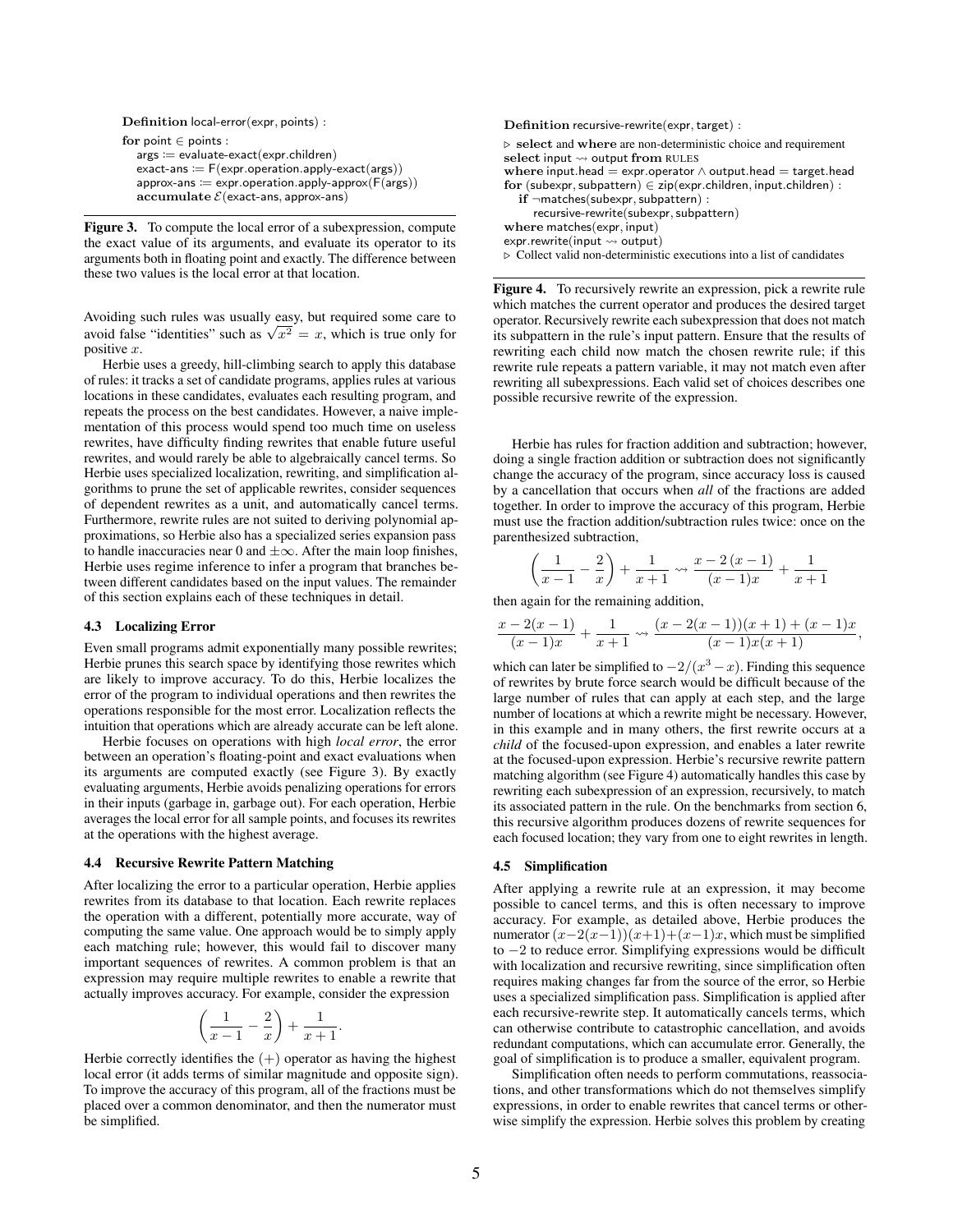```
Definition simplify(expr) :
iters := iters-neded(exp)\mathsf{egraph} := \mathsf{make}\text{-}\mathsf{egraph}(\mathsf{expr})repeat iters times :
   for node ∈ egraph :
      for rule ∈ SIMPLIFY-RULES :
         attempt-apply(rule, node)
return extract-smallest-tree(egraph)
Definition iters-needed(expr) :
```
if is-leaf(expr) : return 0 else :  $sub-iters := map(iters-neded, expr.children)$ iters-at-node := if is-commutative(expr.head) then 2 else 1  $return max(sub-iters) + its-act-node$ 

<span id="page-5-2"></span>Figure 5. Herbie simplifies expressions by creating an equivalence graph [\[31\]](#page-10-13), and applying rewrite rules at all nodes in the graph. The number of times each rewrite rule is applied depends on the height of the expression and the number of commutative operators within it. From the final equivalence graph, Herbie chooses the program represented by the smallest tree. Programs are simplified after each rewrite step, and Herbie simplifies only the children of the node which was most recently rewritten.

an equivalence graph [\[31\]](#page-10-13) of programs reachable from the input via a small number of rewrites (see Figure [5\)](#page-5-2). The equivalence graph allows the simplification algorithm to implicitly handle dependencies between rewrites. Simplification uses a subset of the rewrite database that includes rules to remove function inverses (as in  $(\sqrt{x})^2 \rightsquigarrow x$ , cancel like terms (as in  $x - x \rightsquigarrow 0$ ), and rearrange terms (as in  $x + (y + z) \rightsquigarrow (x + y) + z$ ).

Herbie makes three modifications to the traditional equivalence graph algorithm. First, Herbie only simplifies the children of the expression that was rewritten, which usually restricts simplification to small expressions while still allowing the most important rewrites. Second, Herbie allows certain transformations to prune the equivalence graph, removing all other items from their equivalence class; for example, when an expression reduces to a constant value, the equivalence class containing that expression is pruned to contain only the literal value, since a literal is always the simplest way to express a constant value. Third, Herbie does not attempt to expand the equivalence graph to contain all possible sequences of rewrites—Herbie does not attempt to saturate the graph. Instead, Herbie bounds the number of iterations (see iters-needed in Figure [5\)](#page-5-2) to the number necessary to cancel two terms anywhere in the expression. From the final equivalence graph, Herbie chooses the program represented by the smallest tree.

#### <span id="page-5-0"></span>4.6 Series Expansions

Some expressions have rounding error for inputs near zero or infinity, but no expression with better accuracy can be found just by applying rewrite rules. It is often possible to avoid this rounding error by using polynomial approximations. For example, the expression  $e^x - 1$  is inaccurate near  $x = 0$ , since  $e^x$  is near 1 for those inputs, leading to catastrophic cancellation. No way of rearranging this expression avoids the cancellation error; however, for  $x$  near 0, the polynomial approximation  $x + \frac{1}{2}x^2 + \frac{1}{6}x^3$  is accurate. Such approximations improve accuracy in many cases, and often help avoid over- and under-flow.

Herbie's series expansion procedure proceeds from the bottom up: each variable or constant is turned into a trivial series, and each function application combines the series expansions of its arguments as dictated by standard mathematical formulas. A series expansion of an expression  $e$  in one variable is represented by an offset  $d$  and a stream c of coefficients such that

$$
e[x] = c_0 x^{-d} + c_1 x^{1-d} + c_2 x^{2-d} + \cdots
$$

Note that the series starts not at a constant term, but at  $x^{-d}$ . This allows handling expressions with reciprocal terms, and allows accurate series expansion when two reciprocal terms cancel, such as in the expression  $\frac{1}{x} - \cot x$ . Each coefficient  $c_n$  is a symbolic expression; if a term has no series expansion (such as  $e^{1/x}$ ), it is placed into the constant term  $c_0$  of the series expansion; for example, the series expansion of  $e^{1/x}$  + sin x is

$$
e^{1/x}x^0 + 1x^1 + 0x^2 + \frac{1}{3}x^3 + \cdots
$$

Series expansions at  $\infty$  are also performed, in which case the exponents in the series count down from  $x<sup>d</sup>$  instead of up from  $x^{-d}$ . For expressions with multiple free variables, an analogous multivariate series expansion is used. When truncating series, Herbie uses the three nonzero terms with the smallest degree; we've found this sufficient for the regimes that series expansions are used in.

#### 4.7 Candidate Programs Table

Between iterations of the core loop, Herbie prunes the set of candidate programs, keeping only the ones that achieve the best accuracy on at least one sample point. These are exactly the programs that will be useful for regime inference. In each iteration of the main loop, Herbie picks a program from the table, uses it to generate new candidate programs, and adds them back to the table, pruning it to a minimal set.

Once a program has been picked from the table, it is marked so that it will not be picked again. This means that eventually all programs that are one step away from any program in the table will be found and iterated on, resulting in a "saturated" table. We found that in practice, running until the table reaches saturation does not give better results than running for 3 iterations.

Herbie stores the set of candidate programs as a pair of maps: one from points to a set of alternatives that are tied for best at that point, and the other from alternatives to the points they are tied for best at. A candidate is added to the set only if it is better at some point than the currently best alternatives for that point. After a candidate is added, there may be existing candidates which are no longer best on any point; Herbie prunes these candidates to a minimal set.

Because programs can have equal accuracy on a given point, pruning to the minimal set of programs is algorithmically challenging. For example, consider a set of three candidates on three points: candidate 1 is best at point 1; candidate 3 at point 3; and all are tied at point 2. Herbie must prune candidate 2, since discarding it does not decrease accuracy. When multiple candidates are tied, picking a minimal set is an instance of Set Cover, which is known to be NP-hard. Herbie uses a variant of the  $O(\log n)$  Set Cover approximation algorithm [\[9\]](#page-9-7) to solve this problem. There are often points with a unique best candidate; these candidates cannot be pruned, so Herbie removes both these candidates and any points they are best at from the Set Cover instance before using the approximation algorithm. Pruning keeps the size of the candidate set small—on the benchmarks from Section [6,](#page-6-1) we have not seen a candidate set of more than 28 programs, even though as many as 285 programs are generated before pruning.

#### <span id="page-5-1"></span>4.8 Regime Inference

Often no candidate program is most accurate on all inputs; instead, each performs well on some inputs, and not on others. For example, to improve the quadratic formula (discussed in Section [3\)](#page-2-0), Herbie must combine three expressions. A similar pattern occurs in many real-world programs, with different expressions accurate on different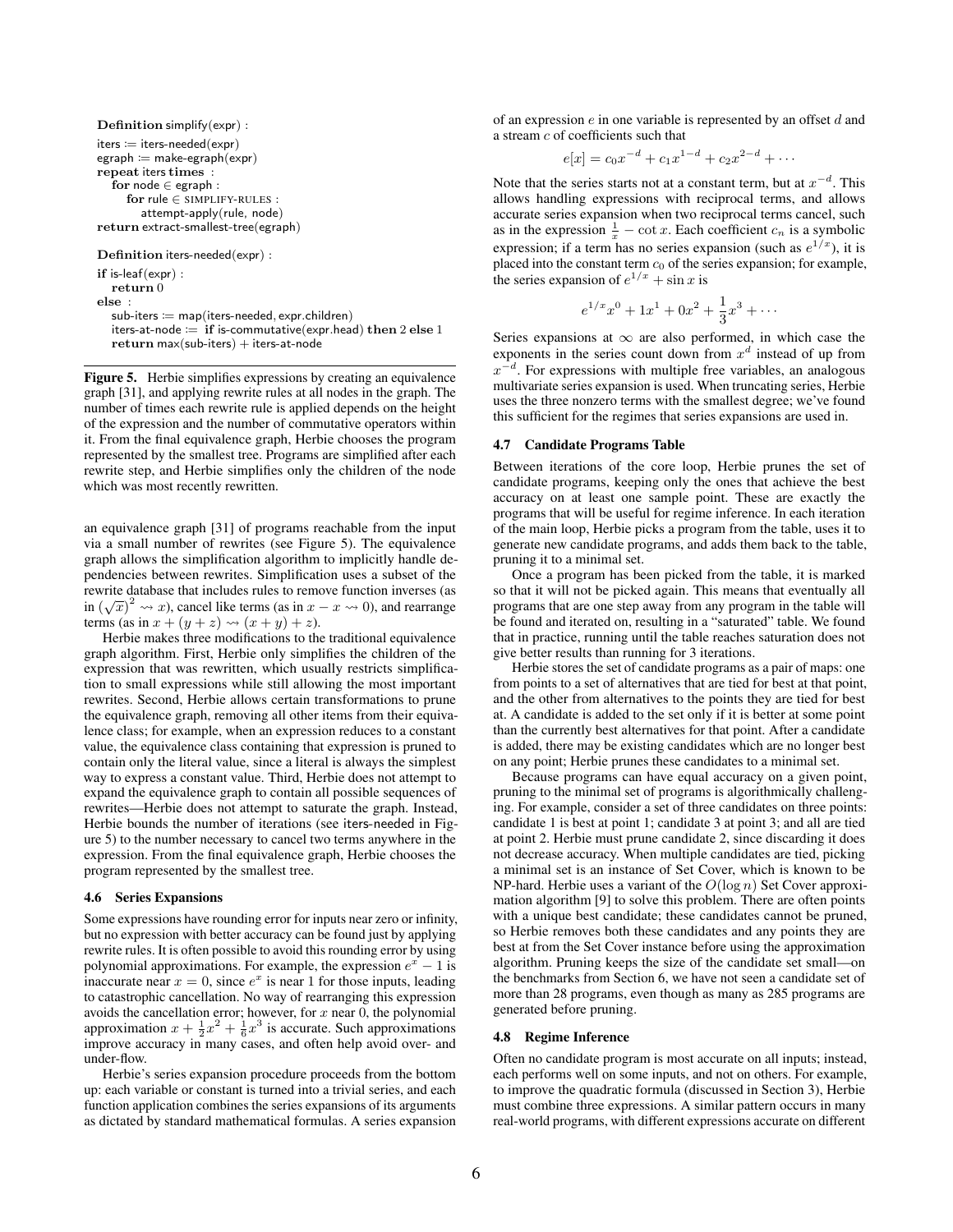Definition infer-regimes(candidates, points) :

for  $x_i \in \text{points}$ :  $\mathsf{best}\text{-}\mathsf{split}_0[x_i] = [\mathsf{regime}(\mathsf{best}\text{-}\mathsf{candidate}(-\infty, x_i), -\infty, x_i)]$ for  $n \in \mathbb{N}$  until best-split $n+1}$  = best-split $n$ : for  $x_i \in \text{points} \cup \{\infty\}$ : for  $x_j \in \text{points}, x_j < x_i$ : extra-regime := regime(best-candidate $(x_j, x_i), x_i, x_j$ )  $\text{option}[x_j] := \text{best-split}[x_j] + [\text{extra-regime}]$ best-split $_{n+1}[x_i] :=$  lowest-error(option)  $\textbf{if } \textsf{best-split}_n[x_i].\textsf{error} - 1 \leq \textsf{best-split}_{n+1}[x_i].\textsf{error}: \\$  $\mathsf{best-split}_{n+1}[x_i] \coloneqq \mathsf{best-split}_{n}[x_i]$  $\mathsf{split} \coloneqq \mathsf{best\text{-}split}_*[\infty]$ split.refine-by-binary-search() return split

<span id="page-6-2"></span>Figure 6. Regime inference via a dynamic programming algorithm. Instead of computing the best way to split  $(-\infty, \infty)$ , compute the best way to split  $(-\infty, x_i)$ , for all  $x_i$ . This problem admits a simple dynamic program. The best split of  $(-\infty, x_i)$  into  $n + 1$  regimes is just the best way to split  $(-\infty, x_j)$  into n regimes plus one regime between  $(x_i, x_i)$ ; or, it is the best split of  $(-\infty, x_i)$  into just n regimes. So, add regimes until the best split does not change; then take the best split of  $(-\infty, \infty)$ . After the best split is found, the boundary between each pair of regimes is refined by binary search.

input regions, which we call *regimes*. Herbie's *regime inference* algorithm automatically detects which programs to use on which inputs. Regime inference also ensures that accuracy on one input region does not come at the cost of error in another region. This is particularly valuable for series expansions, which by their nature are often accurate only for some input regions.

Herbie finds the optimal set of branches using a variant of the Segmented Least Squares dynamic programming algorithm (as described in Kleinberg and Tardős [[26\]](#page-10-14)). The dynamic program computes the optimal set of at most k regimes in  $(-\infty, x_i)$ , where  $x_i$  is a sampled point, which has the optimal substructure property required for dynamic programming; see Figure [6](#page-6-2) for details. Once Herbie has determined that a branch should be placed between two sampled points, it uses a binary search on the chosen variable to find the exact location of the regime boundary.

Of course, too many branches are likely to over-fit the sampled points; imagine, for example, a program which uses a different expression for each input point. Regime inference must also balance the potential benefit of adding a branch against the cost of doing so: branches can improve accuracy, but are computationally expensive. This balance is implemented by penalizing programs with branches (by one bit of error per branch) in the regime inference algorithm.

## <span id="page-6-0"></span>5. Case Studies

This section describes three examples where Herbie improved the accuracy of real-world programs: in two cases, Herbie found an accuracy problem in a numerical library, and produced a fix; in the other, Herbie improved the results of a clustering algorithm.

*Complex Square Roots* Herbie demonstrated utility on real-world library code by finding an inaccuracy in an open-source JavaScript math library, Math.js [\[13\]](#page-10-15). Among other functions, Math.js supports operations on complex numbers. To compute the real part of the square root of a complex number  $x + iy$ , Math.js used the expression  $\frac{1}{2}\sqrt{2(\sqrt{x \cdot x + y \cdot y + x)}}$ , which is a standard mathematical definition. However, for negative  $x$  (especially when  $y$  is small), this expression is inaccurate. Herbie synthesized a more-accurate form of this expression, which for negative  $x$  computes

$$
\frac{1}{2}\sqrt{2\frac{y^2}{\sqrt{x\cdot x+y\cdot y}-x}}
$$

This improvement was implemented as a patch to Math.js, accepted by the Math.js developers, and released with version 0.27.0 of Math.js [\[32\]](#page-10-16).

*Complex Sine and Cosine* Herbie found a second inaccuracy in Math.js when we introduced series expansion as a technique Herbie could apply. Math.js used to compute the imaginary part of the cosine of  $x + iy$  with the expression  $\frac{1}{2}(\sin x)(e^{-y} - e^{y})$ . For small values of  $y$ , the two exponentials would cancel catastrophically, causing the result to have a zero for its imaginary part, instead of a small non-zero value. Herbie synthesized a more-accurate form of this function for small values of  $y$ , using a series expansion for  $e^{-y} - e^{y}$ :

$$
-(\sin x)\left(y+\frac{1}{6}y^3+\frac{1}{120}y^5\right)
$$

Herbie also found similar improvements to the complex sine routine and to the hyperbolic sine routine. All three improvements were implemented as a patch to Math.js, accepted by the Math.js developers, and released with version 1.2.0 of Math.js [\[33\]](#page-10-17).

*Probabilities in a Clustering Algorithm* Herbie has also been useful to practitioners who are not directly interested in numerical accuracy. A colleague researching machine learning recently had difficulties with a Markov chain Monte Carlo update rule in a clustering algorithm: the update rule would produce spurious negative or very large results, leading to poor clustering. Our colleague needed to compute

$$
\frac{(\text{sig } s)^{c_p} (1 - \text{sig } s)^{c_n}}{(\text{sig } t)^{c_p} (1 - \text{sig } t)^{c_n}}, \text{where } \text{sig } x = \frac{1}{1 + e^{-x}}
$$

Our estimates suggest that this simple encoding produces seventeen bits of error. In an attempt to improve the clustering, our colleague manually manipulated the expression until the performance of clustering algorithm improved; our estimates suggest that this improved variant had ten bits of average error:

$$
\left(\frac{1+e^{-t}}{1+e^{-s}}\right)^{c_p} \left(\frac{1+e^{t}}{1+e^{s}}\right)^{c_n}
$$

When we fed the original, naive implementation to Herbie it produced an improved version of the program with only four bits average error:

$$
\exp\left(c_p \ln \frac{1+e^{-t}}{1+e^{-s}} + c_n \ln \frac{1-\frac{1}{1+e^{-s}}}{1-\frac{1}{1+e^{-t}}}\right)
$$

Further manipulations do not improve accuracy, so Herbie does not perform them. In this case, Herbie produced superior results with no need for manual algebraic manipulation.

## <span id="page-6-1"></span>6. Evaluation

In addition to the case studies described above, we evaluated Herbie on benchmarks drawn from Hamming's *Numerical Methods for Scientists and Engineers* (NMSE) [\[19\]](#page-10-9), a standard textbook for applying numerical analysis to scientific and engineering computations. We also separately evaluate our error estimation technique and our regime inference algorithm, and describe our tests of Herbie's wider applicability.

Our evaluation includes twenty-eight worked examples and problems from Chapter 3, which discusses manually rearranging formulas to improve accuracy, the same task that Herbie automates.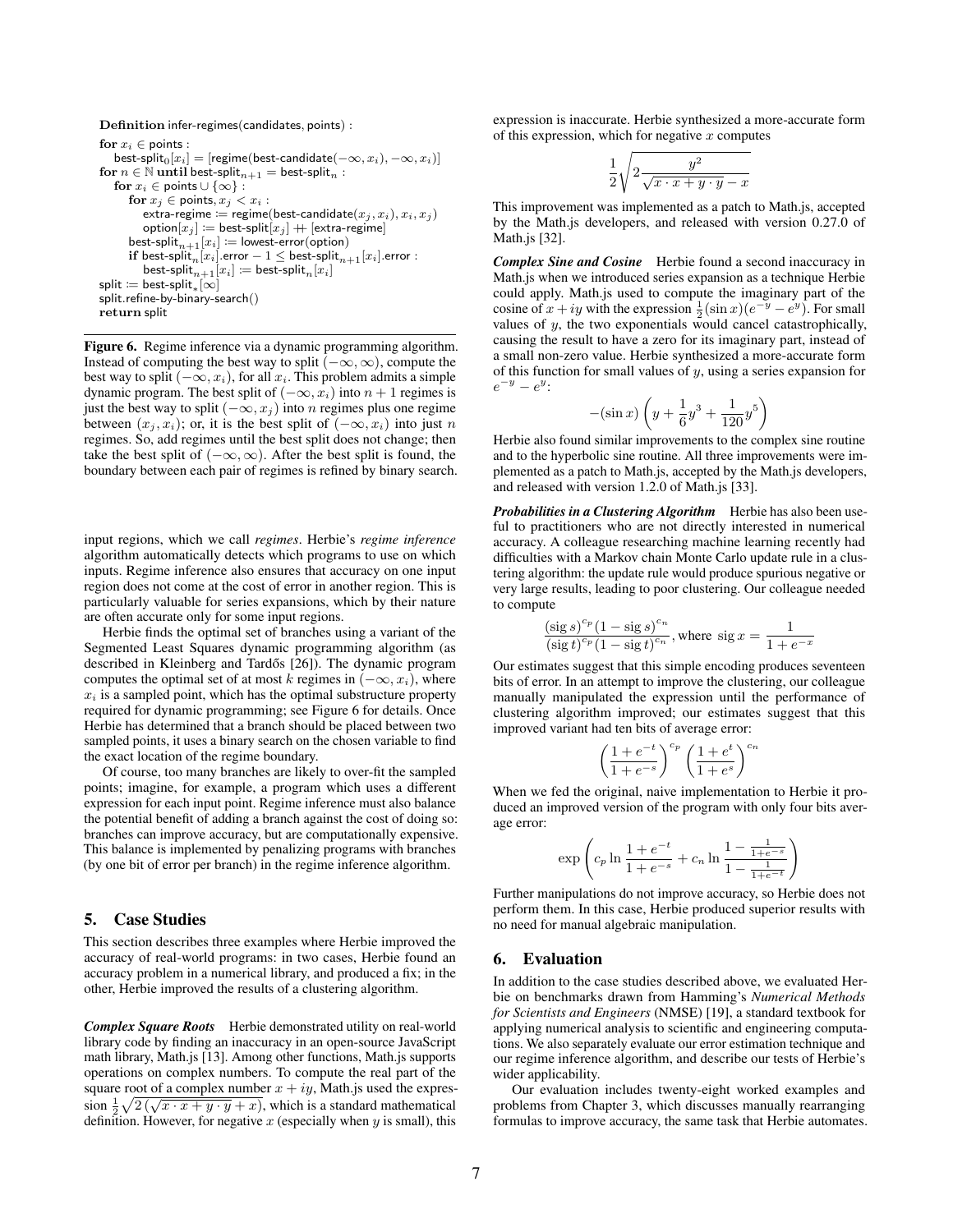

<span id="page-7-1"></span>Figure 7. Each row represents the improvement in accuracy achieved by Herbie on a single benchmark. The thick arrow starts at the accuracy of the input program, and ends at the accuracy of Herbie's output. Accuracy is measured by the number of correct output bits, averaged across 100 000 random input points.

Four of the problems and examples are from the introductory section of this chapter, which focuses on the quadratic formula (quadp, quadm, quad2p, quad2m); twelve from the section on algebraic rearrangement (2sqrt, 2tan, 3frac, 2frac, 2cbrt, 2cos, 2log, 2sin, 2atan, 2isqrt, tanhf, exp2); eleven from the section on series expansion (cos2, expq3, logq, qlog, sqrtexp, sintan, 2nthrt, expm1, logs, invcot, qlog); and two from the section on branches and regimes (expq2, expax). Each of Hamming's problems and examples is a single floating-point expression.

## <span id="page-7-0"></span>6.1 Improving Accuracy

We translated each example into a Herbie input and ran Herbie in a standard configuration. Herbie was run twice: once optimizing for single-precision performance, and once optimizing for doubleprecision performance. The main text of this section describes only the double-precision results; the single-precision results were similar, as shown in Figure [7.](#page-7-1)

Herbie is currently implemented in 6.5 KLOC of Racket. The main loop was capped at 3 iterations, and localization was limited to choosing 4 expressions. All experiments were carried out on an Intel Core i5-2400 with 6GB RAM running Arch Linux, Racket 6.1, and GCC 4.9.1. For all of our benchmarks, Herbie ran in under 45 seconds.

*Accuracy* Our results are shown in Figure [7.](#page-7-1) For all of our test programs, Herbie improves accuracy by at least one bit. Hamming provides solutions for 11 of the test cases. Herbie's output is less accurate than his solution in 2 cases (2tan and expax) and more accurate in 3 cases (2sin, quadm, and quadp); in the remaining cases, Herbie's output is as accurate as Hamming's solution.

*Overhead* We timed the original program and the program produced by Herbie by compiling both to C, using GCC 4.9.1 with flags -march=native, -mtune=native, -mfpmath=both, -O3, and -flto. Figure [8](#page-7-2) is the cumulative distribution of the slowdown for Herbie's output. The median program produced by Herbie was 40% slower. Though Herbie's search does not explicitly balance program speed against accuracy, simplification keeps programs small, explaining the low overhead. Note that in a few cases, the program produced by Herbie is faster than the input program. For



<span id="page-7-2"></span>Figure 8. Cumulative distribution of the slow-down from using Herbie. The horizontal axis shows the ratio between the run-time of the input and output programs. The black line is the overhead in Herbie's standard configuration; the gray line is the overhead when regime inference is disabled.

these programs, Herbie found a series expansion which was accurate for a large part of the valid input range, replacing an expensive transcendental function with a simple polynomial expression. For other programs, series expansion did not improve program speed because the cost of a branch outweighed the simpler expression.

*Error Estimation* Each program was run on 100 000 points drawn randomly from the set of double-precision floating point values. Results were compared with a ground truth computed via the MPFR arbitrary-precision library [\[16\]](#page-10-11), which required between 738 and 2989 bits to compute an exact output for all double-precision inputs. Accuracy was measured by the number of bits in error in the approximate output, compared to the exact answer (as in Section [4.1\)](#page-3-0), and was averaged over all points for which the exact answer was a finite floating point value.

#### 6.2 Error Evaluation

For the figures above, we computed each program's average error over 100 000 sampled points. By the Central Limit Theorem, this estimate of average error has a standard error of at most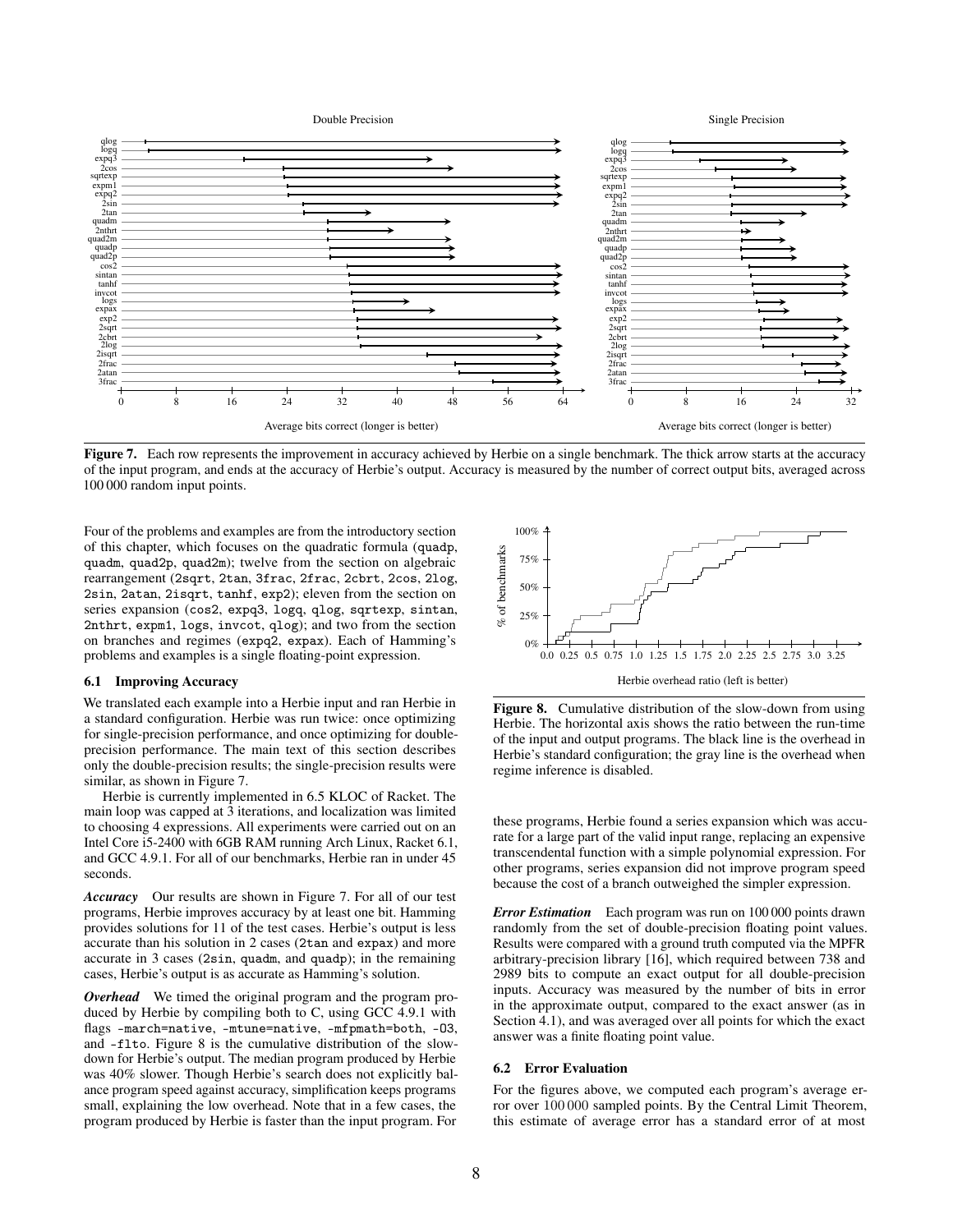$64/\sqrt{100\,000} \approx 0.2$  $64/\sqrt{100\,000} \approx 0.2$  $64/\sqrt{100\,000} \approx 0.2$  bits.<sup>10</sup> Thus, measured improvements correspond to actual improvements in program accuracy.

To check that sufficiently many bits were used in Herbie's arbitrary-precision evaluations, we compared each against an evaluation with 65 536 bits of precision. In every instance, the answers rounded to double precision were identical, demonstrating that Herbie used sufficiently many bits to compute its ground truth.

For each test case, almost all sampled points either had error less than 8 bits or more than 48 bits; in other words, the distribution of error for different inputs was highly bimodal. Thus, average error roughly estimates how many valid inputs a program can evaluate accurately. Herbie's improvement to average error corresponds to moving points from the high-error to the low-error category.

We also evaluated Herbie's effect on maximum error, and found that Herbie can significantly improve that metric as well. We exhaustively tested Herbie's single-precision output for four test cases by enumerating *all* single-precision floating-point numbers. In some cases, the improvement is modest, such as for 2isqrt, where Herbie improves maximum error from 29.5 to 29.0 bits. More dramatically, for 2sqrt, Herbie produces an output program with at most 2 bits of error, even though the input program exhibits as many as 29.8 bits of error. To evaluate max error for expressions with more than one argument, and to evaluate error for programs in double-precision, we also wrote a tool to sample millions of input points<sup>[11](#page-8-1)</sup> and find the maximum error for all sampled points. Of the twenty-eight programs, maximum error improved by more than one bit for seven of them, and by more than a tenth of a bit for two more.

## 6.3 Regime Inference

We measured the overall effect of regime inference on the accuracy and speed of Herbie's output across our benchmarks. We reran Herbie over our benchmark suite with regime inference disabled, and compared this handicapped Herbie to Herbie in its default configuration. Regime inference helps improve the accuracy of 17 of the 28 programs; Figure [9](#page-8-2) graphs this improvement. Many of the large improvements from regime inference are due to the way regime inference enables powerful but specialized transformations. For example, series expansions improve accuracy on many benchmarks, but the candidates produced by series expansion are only accurate on a limited range of input values. Without regime inference, series expansion does not function; many of the improvements in Figure [9](#page-8-2) are due not only to regime inference but also series expansion. Since series expansion is used in many of the benchmarks to avoid cancellation and overflow, regime inference affects many test cases. The branches from regime inference added a median overhead of 7% (see Figure [8\)](#page-7-2).

#### 6.4 Extensibility

Real-world computations are likely to involve functions which Herbie does not understand, or for which Herbie's rule database does not contain the necessary rules. So, it is important that Herbie support user extensibility. We tested Herbie's extensibility in two ways: first, we tested that the user can add rules to solve examples that Herbie doesn't solve by default; and second, we tested that adding invalid rules doesn't make Herbie's output less accurate.

The test case 2cbrt is the expression  $\sqrt[3]{x+1} - \sqrt[3]{x}$ ; Herbie The test case 2cbrt is the expression  $\sqrt[3]{x+1} - \sqrt[3]{x}$ ; Herbie originally did not improve its accuracy, because its database of rewrite rules did not include the difference of cubes formula  $x^3$  –  $y^3 = (x - y)(x^2 + xy + y^2)$ . As a test of Herbie's extensibility,



<span id="page-8-2"></span>Figure 9. Each arrow represents one of the 17 programs where regime inference improves accuracy; the arrow points from the accuracy without regime inference to the accuracy with regime inference enabled. A dot is drawn at the accuracy of the original program; note that in many of the cases, Herbie is unable to improve accuracy without regime inference.

we added rules for the difference of cubes formula to Herbie (which required five lines of code). Herbie, with this extended ruleset, is able to improve the 2cbrt test case, and has exactly the same results on all others. This suggests that users would be able to add custom, domain-specific rules to handle cases where Herbie's built-in rules are not sufficient.

Adding rules to Herbie would be difficult if incorrect rules could worsen its result. This does not happen: invalid rules do not increase accuracy, so Herbie never keeps the results of applying them. To test this, we added invalid rules to Herbie: for each pair of rules  $p_1 \rightarrow q_1$  and  $p_2 \rightarrow q_2$ , we added the dummy rule  $p_1 \rightarrow q_2$ , which is usually invalid. Herbie was run, with these dummy rules, on the main suite of 28 benchmarks; it achieved identical results as without these rules, but ran twice as slowly. This suggests that there is no burden on the user to carefully check the validity of rules they add to Herbie, aiding Herbie's extensibility.

#### 6.5 Wider Applicability

Many numerical programs are not library functions or textbooks examples, but are instead simulations or data analyses used by scientists, engineers, and mathematicians in the course of their work. The expressions encountered in these programs are more complicated and less structured than the problems in NMSE. Herbie has proven success in improving the accuracy of such programs (see Section [5\)](#page-6-0), but we also made a broader test of Herbie's usefulness on such expressions. We gathered mathematical formulas from a variety of sources and tested both their numerical accuracy and Herbie's ability to fix any inaccuracies. These sources included papers from Volume 89 of Physical Review; standard definitions of mathematical functions, such as hyperbolic functions, or arithmetic on complex numbers; and approximations to special functions like erf and  $\zeta$ .

Of the 118 formulas gathered, we found that 75 exhibited significant floating point inaccuracies. Of these 75 examples, Herbie was able to improve 54 with no modifications and without enlarging its database of rules. This is yet another confirmation that rounding error can arise in the daily practice of scientists and engineers, and that Herbie can often ameliorate these errors. However, it is important to note that for these examples we have not determined if inaccuracies arise for realistic inputs; and, for formulas Herbie was unable to improve, whether a more accurate program exists.

<span id="page-8-0"></span><sup>&</sup>lt;sup>10</sup> In our experiments, the standard error was an order of magnitude smaller than the conservative upper bound given above.

<span id="page-8-1"></span> $11$  Each program was sampled for 10 hours, with the most computationally intensive test sampling 3.7 million inputs, and the least computationally intensive sampling 96 million.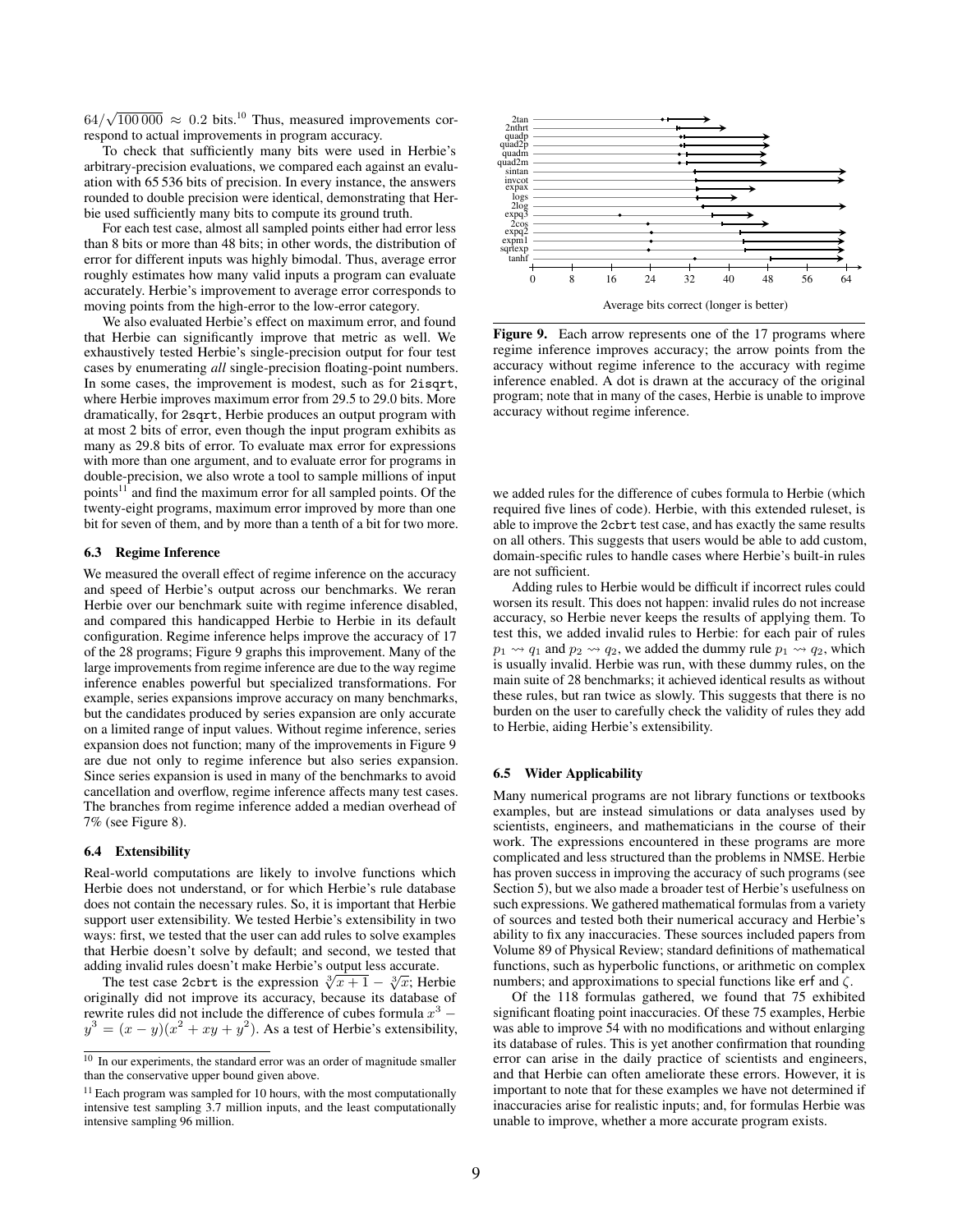# <span id="page-9-5"></span>7. Related Work

*Program Transformations* M. Martel proposed a bounded exhaustive search for algebraically-equivalent programs for which a better accuracy bound could be statically proven [\[28\]](#page-10-18). Martel's line of work builds an abstract interpretation to bound rounding errors using a sound over-approximation. His technique then generates a set of programs equivalent over the real numbers, and chooses the one with the smallest rounding error. Martel's approach, since it is based on abstract interpretation, generalizes well to programs with loops [\[22\]](#page-10-19). However, the bounded exhaustive search limits the program transformations that can be found, since a brute-force search cannot scale with a large database of rewrites. It is also dependent on accurate static analyses for error, which makes supporting transcendental functions difficult. Herbie is fundamentally different from Martel's work in its use of sampling rather than static analysis, its use of a guided search over brute-force enumeration, and its ability to change programs without preserving their real semantics, such as with series expansion.

Genetic programming and SMT synthesis have also been explored for synthesizing fixed-point programs for evaluating polynomial expressions [\[11,](#page-9-8) [14\]](#page-10-20). Herbie does not support fixed-point programs, and uses a variety of analyses, instead of genetic programming or SMT, to prune and direct its search

*Numerical Analysis* Numerical analysis studies mathematical computations as performed by computers. It includes a vast literature on how to evaluate mathematical functions. The technique of rearranging formulas appears in surveys [\[17,](#page-10-8) [24\]](#page-10-0), and in common textbooks [\[19,](#page-10-9) [20\]](#page-10-6). Herbie uses the techniques invented in this literature, but rearranges formulas automatically, avoiding the need for an expert. It is difficult to determine the working precision necessary to accurately evaluate a function [\[27\]](#page-10-10). Recent work on this problem allowed the creation of MPFR, an arbitrary-precision floating point library with correct rounding [\[16\]](#page-10-11). Herbie uses MPFR internally to exactly evaluate expression.

*Verification of Numerical Code* Floating point arithmetic is defined in the IEEE 754 standard [\[21\]](#page-10-21). However, verification is difficult as programming languages often do not require adherence to this standard [\[30\]](#page-10-22). Programs for computing discriminants [\[6\]](#page-9-3) and solving simple partial differential equations [\[7\]](#page-9-9) have recently been verified, and the Gappa tool [\[12\]](#page-9-10) allows certifying numerical error estimates in a proof assistant. Automatic proofs have been also explored: Rosa [\[10\]](#page-9-4) uses an SMT solver to automatically prove error bounds, FPTaylor [\[37\]](#page-10-23) uses Taylor expansions and global optimization to find tight over-approximations to floating point error, and Ariadne [\[4\]](#page-9-2) uses an SMT solver to find inputs which cause floating point overflow. Tools like Rosa could be used to prove that Herbie's output meets an application-specific accuracy specification. Several analysis tools have also been developed: Fluctuat uses abstract interpretation to statically track the error of a floating-point program [\[18\]](#page-10-24), FPDebug uses a dynamic execution with shadow variables in higher precision [\[5\]](#page-9-11), and CGRS [\[8\]](#page-9-12) uses evoluationary search to find inputs that cause high floating-point error.

*Optimization of Floating Point Programs* Several tools have looked at program transformations to speed up floating-point programs. GCC's -ffast-math flag allows rewrites which change floating point results; GCC gives no guarantees about the resulting accuracy.[12](#page-9-13) The Stoke super-optimizer supports optimizing floating point programs while guaranteeing that the resulting accuracy is acceptable [\[36\]](#page-10-12). Precimonious [\[35\]](#page-10-25) attempts to decrease the precision of intermediate results to improve run-time and memory use. None of -ffast-math, Stoke, and Precimonious improve floating point accuracy.

## <span id="page-9-6"></span>8. Conclusion and Future Work

Herbie automatically improves the accuracy of floating point expressions by randomly sampling inputs, localizing error, generating candidate rewrites, and merging rewrites with complementary effects. Our results demonstrate that Herbie can effectively discover transformations that substantially improve accuracy (recovering up to 60 bits lost to rounding error) while imposing a median overhead of 40%. In the future, we will extend Herbie to reduce error accumulation within loops. We would also like to explore combining Herbie with FPDebug (to extract high-error expressions from programs), FPTaylor and Rosa (to give guarantees of improved error), and STOKE (to do accuracy-aware optimization).

## Acknowledgments

We thank Emina Torlak, Eva Darulova, and Marc Andrysco for reading early drafts and offering insightful feedback. We also thank our shepherd Guy Steele and the anonymous reviewers for guidance and valuable suggestions while preparing the final version of this paper. This material is based upon work supported by the National Science Foundation Graduate Research Fellowship Program under Grant No. DGE-1256082.

## References

- <span id="page-9-0"></span>[1] M. Altman and M. McDonald. The robustness of statistical abstractions. *Political Methodology*, 1999.
- [2] M. Altman and M. P. McDonald. Replication with attention to numerical accuracy. *Political Analysis*, 11(3):302–307, 2003. URL [http:](http://pan.oxfordjournals.org/content/11/3/302.abstract) [//pan.oxfordjournals.org/content/11/3/302.abstract](http://pan.oxfordjournals.org/content/11/3/302.abstract).
- <span id="page-9-1"></span>[3] M. Altman, J. Gill, and M. P. McDonald. *Numerical Issues in Statistical Computing for the Social Scientist*. Springer-Verlag, 2003.
- <span id="page-9-2"></span>[4] E. T. Barr, T. Vo, V. Le, and Z. Su. Automatic detection of floating-point exceptions. POPL '13, 2013.
- <span id="page-9-11"></span>[5] F. Benz, A. Hildebrandt, and S. Hack. A dynamic program analysis to find floating-point accuracy problems. PLDI '12, pages 453–462, New York, NY, USA, 2012. ACM. ISBN 978-1-4503-1205-9. URL <http://doi.acm.org/10.1145/2254064.2254118>.
- <span id="page-9-3"></span>[6] S. Boldo. Kahan's algorithm for a correct discriminant computation at last formally proven. *IEEE Transactions on Computers*, 58(2):220–225, Feb. 2009. URL <http://hal.inria.fr/inria-00171497/>.
- <span id="page-9-9"></span>[7] S. Boldo, F. Clément, J.-C. Filliâtre, M. Mayero, G. Melquiond, and P. Weis. Wave Equation Numerical Resolution: a Comprehensive Mechanized Proof of a C Program. *Journal of Automated Reasoning*, 50(4): 423–456, Apr. 2013. URL [http://hal.inria.fr/hal-00649240/](http://hal.inria.fr/hal-00649240/en/) [en/](http://hal.inria.fr/hal-00649240/en/).
- <span id="page-9-12"></span>[8] W.-F. Chiang, G. Gopalakrishnan, Z. Rakamarić, and A. Solovyev. Efficient search for inputs causing high floating-point errors. pages 43–52. ACM, 2014.
- <span id="page-9-7"></span>[9] V. Chvatal. A greedy heuristic for the set-covering problem. *Mathematics of Operations Research*, 4(3):pp. 233–235, 1979. URL <http://www.jstor.org/stable/3689577>.
- <span id="page-9-4"></span>[10] E. Darulova and V. Kuncak. Sound compilation of reals. POPL '14, pages 235–248, New York, NY, USA, 2014. ACM. ISBN 978- 1-4503-2544-8. URL [http://doi.acm.org/10.1145/2535838.](http://doi.acm.org/10.1145/2535838.2535874) [2535874](http://doi.acm.org/10.1145/2535838.2535874).
- <span id="page-9-8"></span>[11] E. Darulova, V. Kuncak, R. Majumdar, and I. Saha. Synthesis of fixed-point programs. EMSOFT '13, pages 22:1–22:10, Piscataway, NJ, USA, 2013. IEEE Press. ISBN 978-1-4799-1443-2. URL [http:](http://dl.acm.org/citation.cfm?id=2555754.2555776) [//dl.acm.org/citation.cfm?id=2555754.2555776](http://dl.acm.org/citation.cfm?id=2555754.2555776).
- <span id="page-9-10"></span>[12] M. Daumas and G. Melquiond. Certification of bounds on expressions involving rounded operators. *ACM Trans. Math. Softw.*, 37(1):2:1–2:20, Jan. 2010. <http://gappa.gforge.inria.fr/>.

<span id="page-9-13"></span> $12$  For our evaluation (Section [6\)](#page-6-1), we did not use this flag because it often undid Herbie's accuracy improvements.